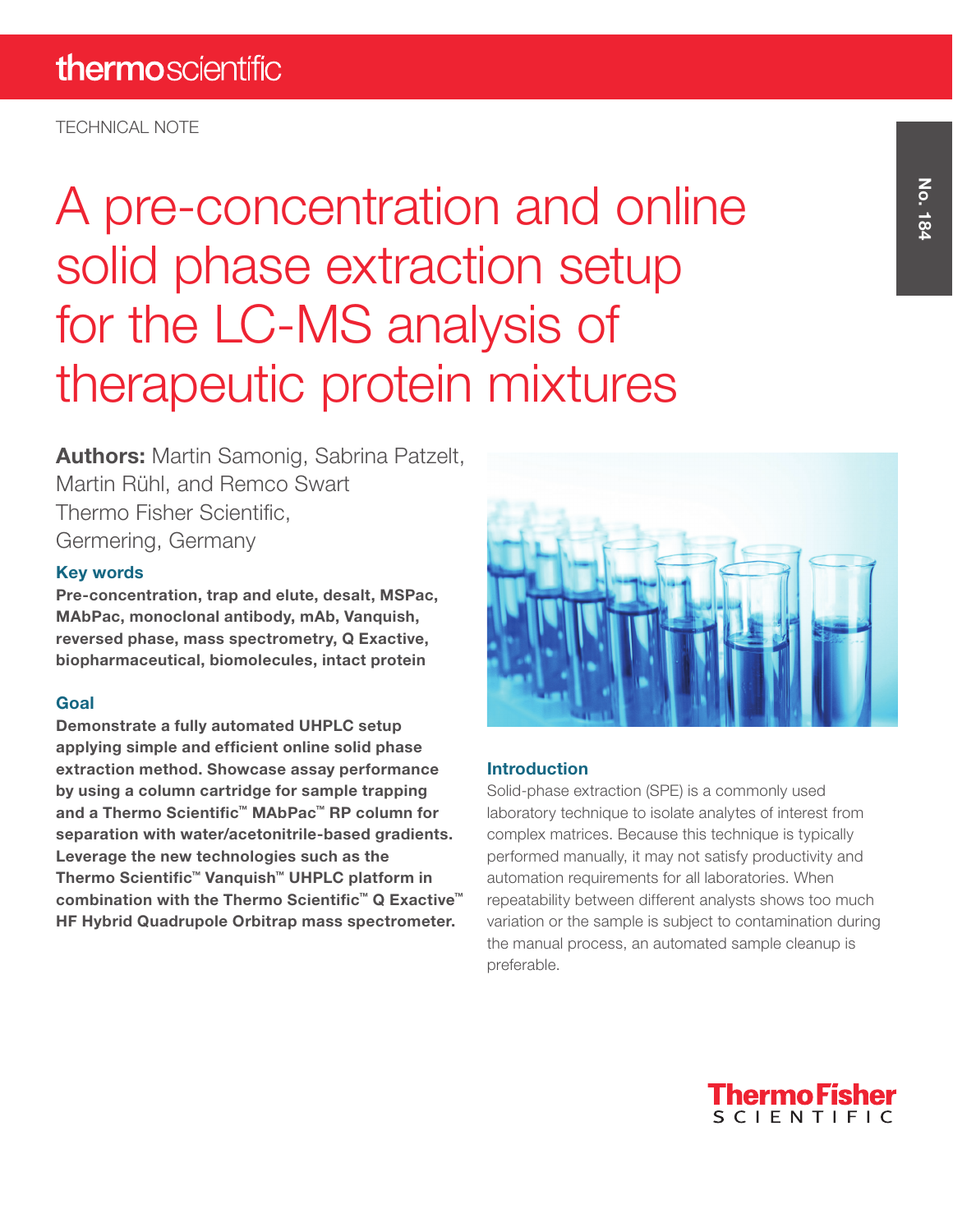In the online-SPE approach for the enrichment of low abundant compounds in liquid chromatography, the sample is pre-concentrated on a trap column prior to chromatographic separation. This technique can be applied for the sample cleanup of protein mixtures often containing high amounts of nonvolatile salts, which are present in various biopharma formulation buffers. The presence of such buffers may interfere with the operation of electrospray ion sources by suppressing ionization. In this technical note, the Vanquish UHPLC setup for fully automated pre-concentration and sample cleanup is described as well as the detection of intact proteins using the Q Exactive HF mass spectrometer.

#### **Experimental**

#### Consumables

- Analytical column: Thermo Scientific MAbPac RP column,  $1 \times 100$  mm, 4 µm (P/N 302695)
- Trap column: Thermo Scientific™ MSPac™ DS-10 Desalting Cartridge,  $2.1 \times 10$  mm,  $2$ /pack (P/N 089170)
- Thermo Scientific™ Acclaim™ Cartridge Holder (P/N 069580)
- Fisher Scientific™ LC-MS grade water (P/N W/011217)
- Fisher Scientific™ LC-MS grade acetonitrile (P/N A/0638/17)
- Fisher Scientific™ Optima™ LC-MS grade trifluoroacetic acid (P/N 10125637)
- Thermo Scientific™ Pierce™ Formic acid LC-MS grade (P/N 28905)

#### Sample pretreatment and sample preparation

The sample used was the commercially available monoclonal antibody rituximab (Hoffmann La Roche™, Basel, Switzerland) supplied at a concentration of 10 mg/mL in a formulation buffer containing 0.7 mg/mL polysorbate 80, 7.35 mg/mL sodium citrate dehydrate, 9 mg/mL sodium chloride, and sterile water adjusted to pH 6.5 using sodium hydroxide or hydrochloric acid.

Solutions of 1 mg/mL alpha-lactalbumin, cytochrome c, myoglobin, ribonuclease A (Sigma-Aldrich®, St. Louis, MO, USA) in 0.1% formic acid (FA) in water and rituximab in formulation buffer were diluted with 0.1% FA in water in the ratio of 1:1:1:1:2 (w/w) to a final protein concentration of 60 µg/mL. This protein mixture represents a sample including different sizes of proteins (12–148 kDa) with various post-translational modifications like glycosylation and acetylation.

#### LC conditions *Instrumentation*

- Vanquish Flex UHPLC system consisting of:
	- System Base Vanquish Flex (P/N VF-S01-A)
	- Binary Pump F (P/N VF-P10-A-01)
	- Quaternary Pump F (P/N VF-P20-A)
	- Split Sampler FT (P/N VF-A10-A)
	- Column Compartment H (P/N VH-C10-A)
	- Variable Wavelength Detector F (P/N VF-D40-A)
	- Ultra-Low Dispersion UV Monitor Flow Cell, 45 nL (P/N 6074.0285)
	- Vanquish MS Connection Kit (P/N 6720.0405)
- Q Exactive HF Hybrid Quadrupole-Orbitrap Mass Spectrometer (P/N 0726041)

Figure 1 shows the Vanquish Flex UHPLC system chosen for this setup, consisting of a quaternary low-pressure gradient pump (LPG) used as the loading pump and a binary high-pressure gradient pump (HPG) used as the analytical pump. All required capillaries and additional parts for this setup are defined in Table 1. Separation conditions are shown in Table 2.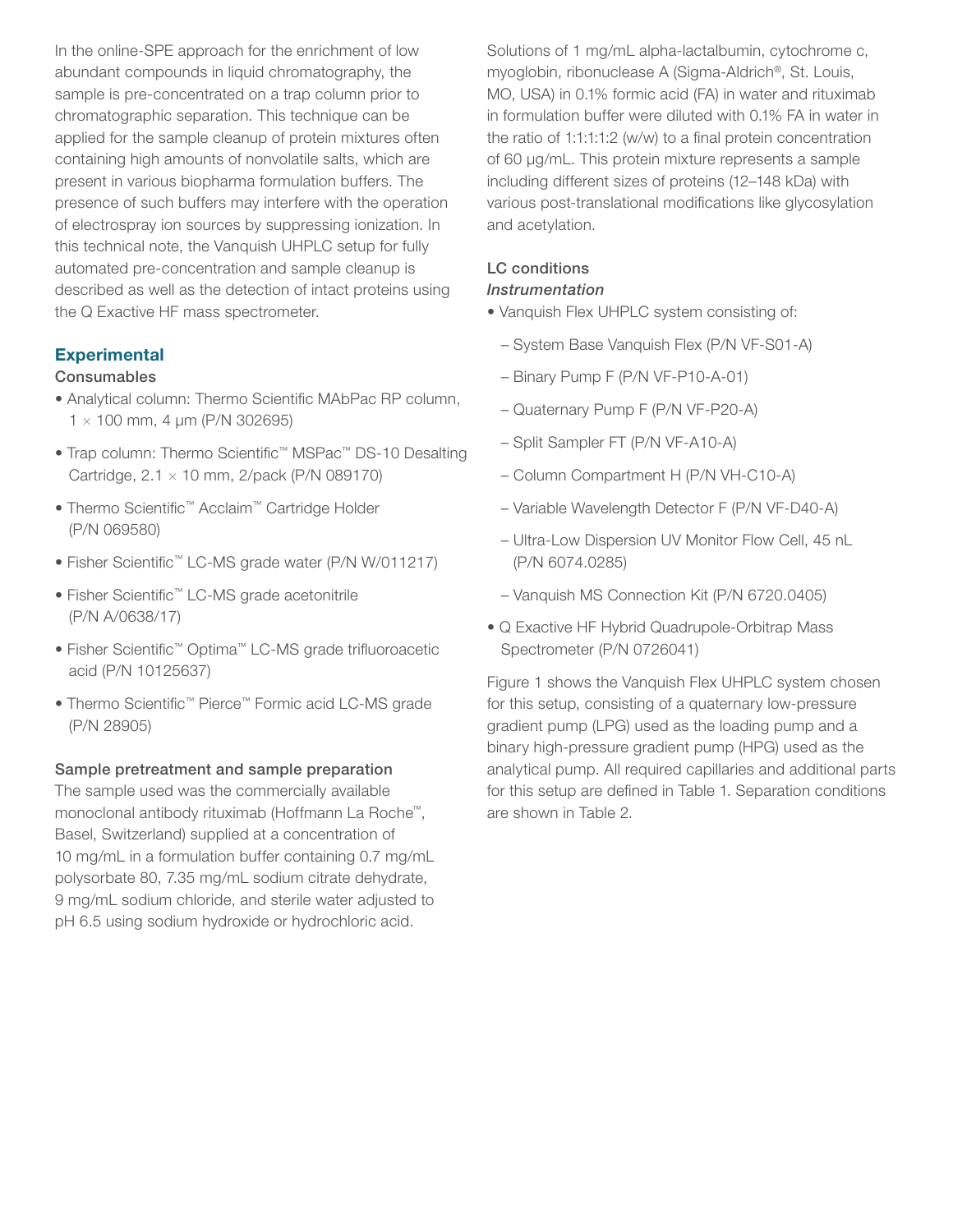

Figure 1. Vanquish Flex online SPE setup with the detailed 2-position/6-port (2p6p) valve configuration and recommended capillaries defined in Table 1.

Table 1. Additional parts needed for the online SPE setup.

| #              | <b>Amount</b> | <b>Viper Capillary</b>                                     | P/N       | 2p6p Valve Port Assignment                        |
|----------------|---------------|------------------------------------------------------------|-----------|---------------------------------------------------|
|                | $1\times$     | Biocompatible 2p6p column switching valve                  | 6036,1560 |                                                   |
| $\overline{2}$ | $1\times$     | Viper Capillary, MP35N, biocompatible, $0.1 \times 650$ mm | 6042.2370 |                                                   |
| 3              | $1\times$     | Viper Capillary, MP35N, biocompatible, $0.1 \times 450$ mm | 6042.2350 | Port 2 - Autosampler                              |
| $\overline{4}$ | 2x            | Viper Capillary, MP35N, biocompatible, $0.1 \times 350$ mm | 6042.2340 | Port 5 - Analytical pump;<br>Port 6 - Trap column |
| 5              | $1\times$     | Viper Capillary, MP35N, biocompatible, $0.1 \times 150$ mm | 6042,2320 | Port 3 - Trap column                              |
| 6              | $1\times$     | Viper Capillary, MP35N, biocompatible, $0.5 \times 350$ mm | 5083.2425 | Port 1 - Waste                                    |
|                | $1\times$     | Active Pre-heater, 0.1 $\times$ 380 mm <sup>(a)</sup>      | 6732,0110 | Port 4 - Analytical column inlet                  |

*a Included in the System Base Vanquish Flex Ship Kit*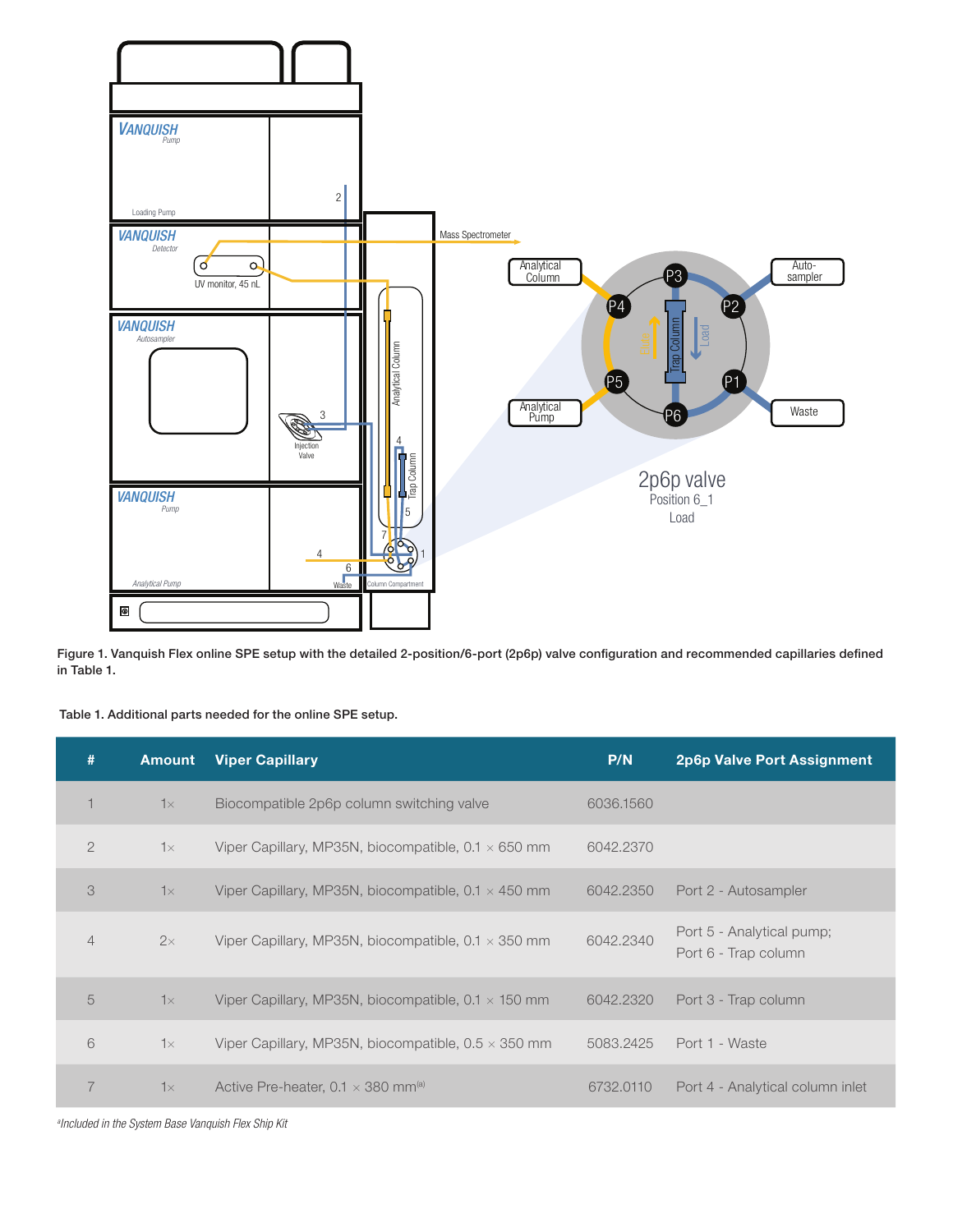#### Table 2. Separation conditions.

| <b>LC Parameters</b> | <b>Setting</b>                  |  |  |
|----------------------|---------------------------------|--|--|
| Mobile phase A1      | 0.1% FA in water                |  |  |
|                      | 0.1% FA in water/               |  |  |
| Mobile phase B1      | acetonitrile (10:90 v/v)        |  |  |
| Mobile phase A2      | 0.1% TFA in water               |  |  |
| Flow rate            | See Table 3                     |  |  |
|                      | 70 °C, forced air, unless noted |  |  |
| Temperature          | otherwise in the text           |  |  |
| Gradient             | See Table 3                     |  |  |

The lower switching valve of the Vanquish Thermostatted Column Compartment (VTCC) was used to switch between the sample loading and sample elution configuration (Figure 3). The loading pump was utilized to load the sample for two minutes on the trap column (MSPac DS-10 Desalting Cartridge) running an isocratic flow of 0.1% trifluoroacetic acid (TFA) in water at 300 µL/min. After the switching valve was switched to the elute position (Table 4), the trapping column was part of the analytical flow path and the HPG pump was delivering a 0.1% FA in water/acetonitrile gradient (Table 3) to elute the proteins from the trap column in back-flush mode and separate them on the MAbPac RP analytical column. The column outlet was coupled to the variable wavelength detector (VWD) and to the Q Exactive HF mass spectrometer in series. At 25.1 minutes, the switching valve was again switched to position 6\_1 to allow the trap column to be equilibrated with the isocratic flow of the loading pump and to be ready for the next injection. If a setup with forward-flush is required to use the trap column also as a guard column, the position of the two capillaries of Port 4 and Port 5 on the switching valve (Figure 1) have to be swapped.







Figure 3. Valve configuration for sample trapping and sample elution/separation.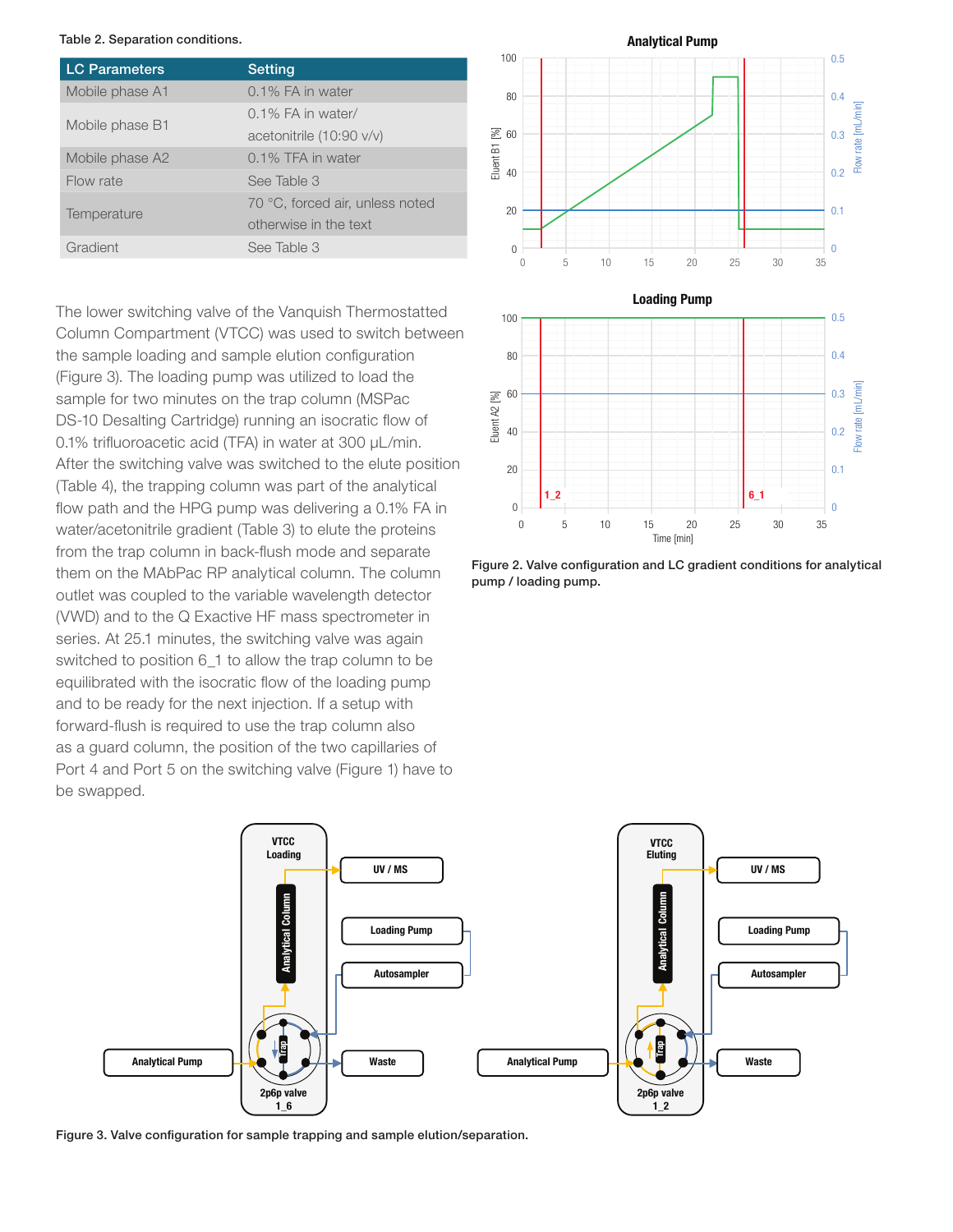Table 3. LC gradient conditions.

| <b>Analytical Pump</b> |        |               |                           |  |  |
|------------------------|--------|---------------|---------------------------|--|--|
| Time [min]             | A1 [%] | <b>B1 [%]</b> | Flow Rate [mL/min]        |  |  |
| 0.0                    | 90     | 10            | 0.1                       |  |  |
| 2.0                    | 90     | 10            | 0.1                       |  |  |
| 22.0                   | 30     | 70            | 0.1                       |  |  |
| 22.1                   | 10     | 90            | 0.1                       |  |  |
| 25.0                   | 10     | 90            | 0.1                       |  |  |
| 25.1                   | 90     | 10            | 0.1                       |  |  |
| 35.0                   | 90     | 10            | 0.1                       |  |  |
| <b>Loading Pump</b>    |        |               |                           |  |  |
| Time [min]             | A2 [%] |               | <b>Flow Rate [mL/min]</b> |  |  |
| isocratic              | 100    |               | 0.3                       |  |  |

#### Table 4. Configuration of the lower switching valve.

| Time [min] | <b>Valve Configuration</b> | <b>Analysis Stage</b> |
|------------|----------------------------|-----------------------|
| 0.0        | 6 1                        | Loading               |
| 2.0        | 12                         | Elute                 |
| 25.1       | 61                         | Equilibration         |

#### MS conditions

#### *Instrumentation*

Q Exactive HF Hybrid Quadrupole-Orbitrap mass spectrometer with MS source and method parameters shown in Table 5.

#### Data processing

The data were acquired exclusively with the Thermo Scientific™ Chromeleon™ Chromatography Data System, version 7.2 SR4, and Thermo Scientific<sup>™</sup> BioPharma Finder<sup>™</sup> software, version 2.0 was used for data analysis.

Table 5. Q Exactive HF Hybrid Quadrupole-Orbitrap mass spectrometer settings.

| <b>MS Source Parameters</b> | <b>Setting</b>                    |
|-----------------------------|-----------------------------------|
| Source                      | Ion Max source with HESI-II probe |
| Sheath gas pressure         | 25 psi                            |
| Auxiliary gas flow          | 10 arbitrary units                |
| Vaporizer temperature       | 150 °C                            |
| Capillary temperature       | 280 °C                            |
| S-lens RF level             | 60                                |
| Source voltage              | 3.5 kV                            |
|                             |                                   |
| <b>MS Method Parameters</b> | <b>Setting</b>                    |
| Method type                 | Full MS only                      |
| Full MS mass range          | 500-2800 / 1800-5000 m/z          |
| Resolution settings         | 120k / 15k (FWHM at m/z 200)      |
| Target value                | <b>3e6</b>                        |
| Max injection time          | $200 \text{ ms}$                  |
| Microscans                  | 1/10                              |

#### Results and discussion

It has been shown that the column temperature is a critical parameter for the chromatographic separation of proteins with reversed phase chromatography<sup>1</sup> and thus needs to be optimized during the method development. At a column temperature of 50 °C or lower, the peak shape of mAbs is very poor, resulting from an extended elution time. However, an elevated column temperature of 70 °C results in improved peak shapes and peak widths.<sup>2</sup> Secondary interactions with the stationary phase provide one explanation for this phenomenon.3 This effect also influences the trapping efficiency of proteins as shown in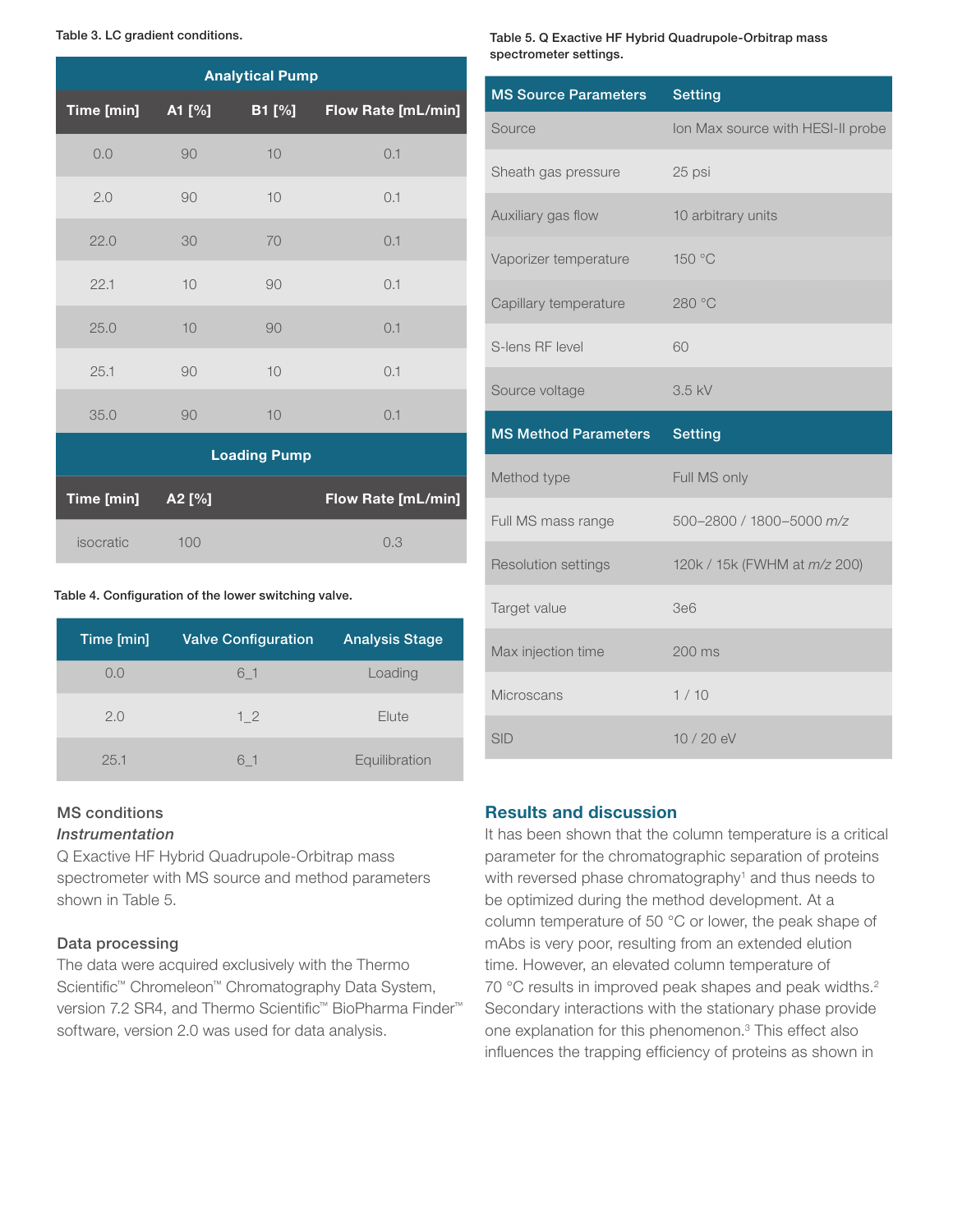

Figure 4. Analysis of a five protein mixture trapped on a MSPac DS-10 cartridge at 70 °C (blue trace) and at room temperature (black trace). Proteins were separated on a MAbPac RP column at 70 °C, showing the result for ribonuclease A, cytochrome C, rituximab, myoglobin, and α-lactalbumin A (total protein concentration: 420 ng).





Figure 4. Trapping and separating the proteins at 70 °C results in a baseline-resolved chromatogram for all five proteins. Changing the trapping temperature to room temperature and keeping the analytical column at 70 °C results in a loss of the rituximab peak (#3 -RT 11.06 min). The supressed elution of the mAb from the trapping column at room temperature causes this missing rituximab peak in the chromatogram and leads to a slightly increased baseline between 11 and 16 minutes. The trap column temperature has a major influence on the loading efficiency of monoclonal antibodies, but a less pronounced effect

for smaller proteins (10–20 kDa). This example outlines the importance of elevated temperatures for protein trapping as well as protein separations.

Using the described online SPE setup for protein samples allows a very fast and simple way to efficiently clean up, enrich, and separate proteins for LC-MS analysis. Figure 5 shows a representative total ion current (TIC) chromatogram for the baseline separation of the five protein mixture. The sample was loaded to the trap column and the actual separation started at 2.0 minutes. The peak at 3.2 minutes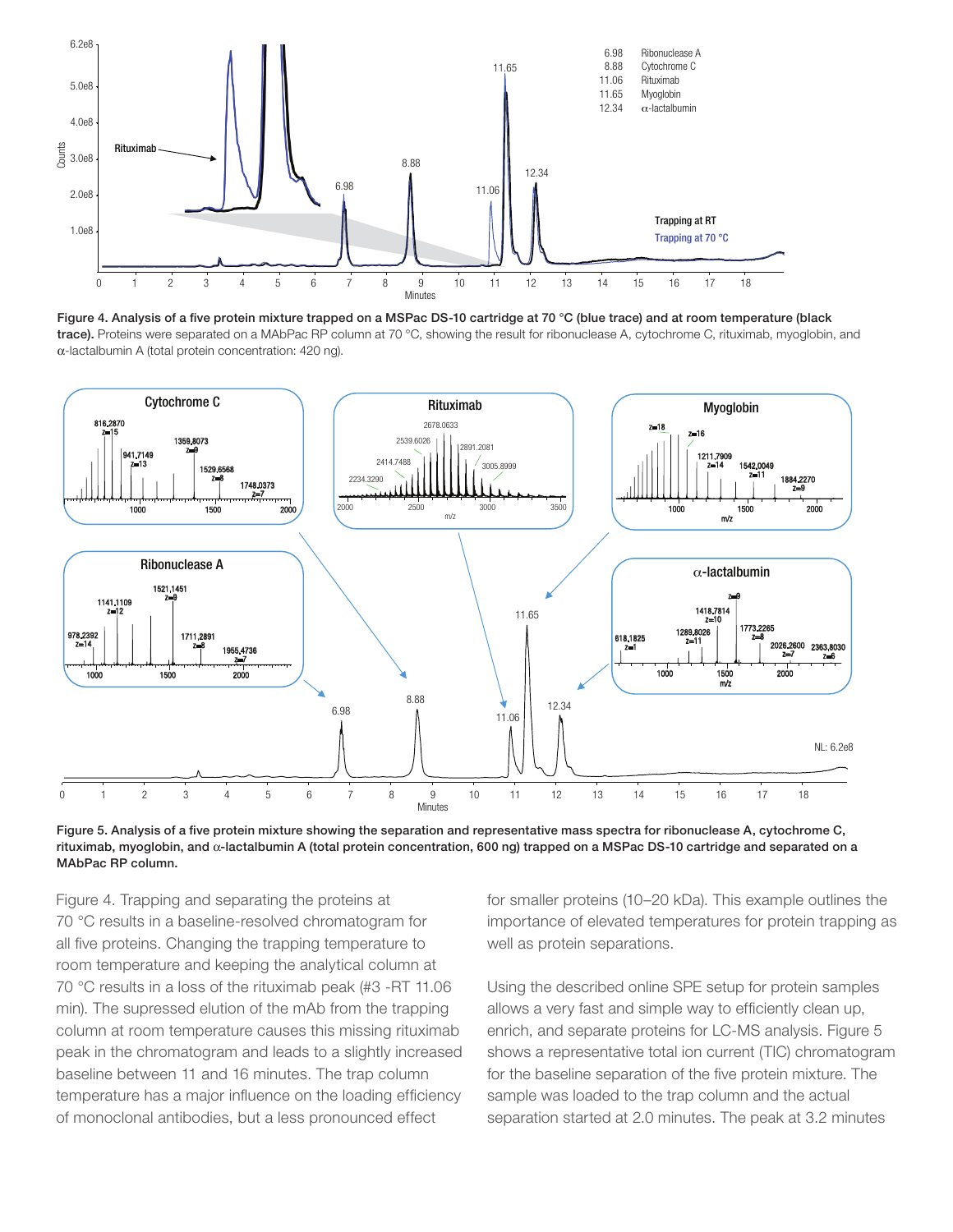shows the eluting TFA, retained to the trap column during the loading step, and other very polar compounds eluting from the analytical column. All proteins of the mixture could be separated and the corresponding averaged mass spectra are shown in Figure 5. The rituximab spectrum consists of 15 averaged scans and all other spectra are an average of 87 scans. The mass spectrum for rituximab was acquired with a resolution of 15,000 and 10 microscans. For all other protein spectra, a resolution setting of 120,000 and 1 microscan were used to acquire isotopically resolved spectra for the determination of the monoisotopic mass.

Using the binary HPG pump for the chromatographic separation enables very fast separations, due to the very

low gradient delay volume of this pump. Despite the larger gradient delay volume the quaternary LPG pump, it is sufficient for loading under isocratic conditions and can be used in this setup also for very fast separations.

The intact mass of the five proteins in the mixture and the four most abundant glycoforms of rituximab are obtained after the deconvolution of the full MS mass spectra with the BioPharma Finder software. Theoretical and measured masses are shown in Table 6 with the individual mass deviation for each protein/isoform. The calculated mass deviation for all proteins is below 5 ppm and demonstrates the remarkable mass accuracy of the Q Exactive mass spectrometer.

Table 6. Theoretical monoisotopic / average molecular weights (MW), measured MW, and mass deviation for the proteins and associated variants.

| Protein                                  | <b>UniProt</b><br><b>Accession</b><br><b>Number</b> | <b>Theoretical MW</b><br>(monoisotopic/<br>average) [Da] | Peak # - Retention<br>Time [min] | <b>Measured MW</b><br>(monoisotopic/<br>average) [Da] | <b>Mass</b><br><b>Deviation</b><br>[ppm] |
|------------------------------------------|-----------------------------------------------------|----------------------------------------------------------|----------------------------------|-------------------------------------------------------|------------------------------------------|
| Ribonuclease A (bovine)                  | P61823                                              | 13673.260                                                | Peak $1 - 6.98$ min              | 13673.236                                             | 1.76                                     |
| Cytochrome C (bovine)                    | P62894                                              | 12222.200                                                | Peak 2 - 8.88 min                | 12222.180                                             | 1.64                                     |
| Rituximab + 2 G0F glycans                |                                                     | 147074.60                                                | Peak 3 -11.06 min                | 147074.63                                             | $-0.14$                                  |
| Rituximab + G0F/G1F glycans              |                                                     | 147236.74                                                | Peak 3 -11.06 min                | 147237.31                                             | $-3.81$                                  |
| Rituximab + G0F/G2F or<br>(G1F)2 glycans |                                                     | 147398.89                                                | Peak 3 -11.06 min                | 147398.17                                             | 4.89                                     |
| Rituximab + G1F/G2F glycans              |                                                     | 147561.03                                                | Peak 3 -11.06 min                | 147560.97                                             | 0.41                                     |
| Myoglobin (horse)                        | P68082                                              | 16940.960                                                | Peak $4 - 11.65$ min             | 16940,956                                             | 0.24                                     |
| $\alpha$ -lactalbumin A (bovine)         | P00711                                              | 14168.747                                                | Peak 5 - 12.34 min               | 14168.728                                             | 1.36                                     |